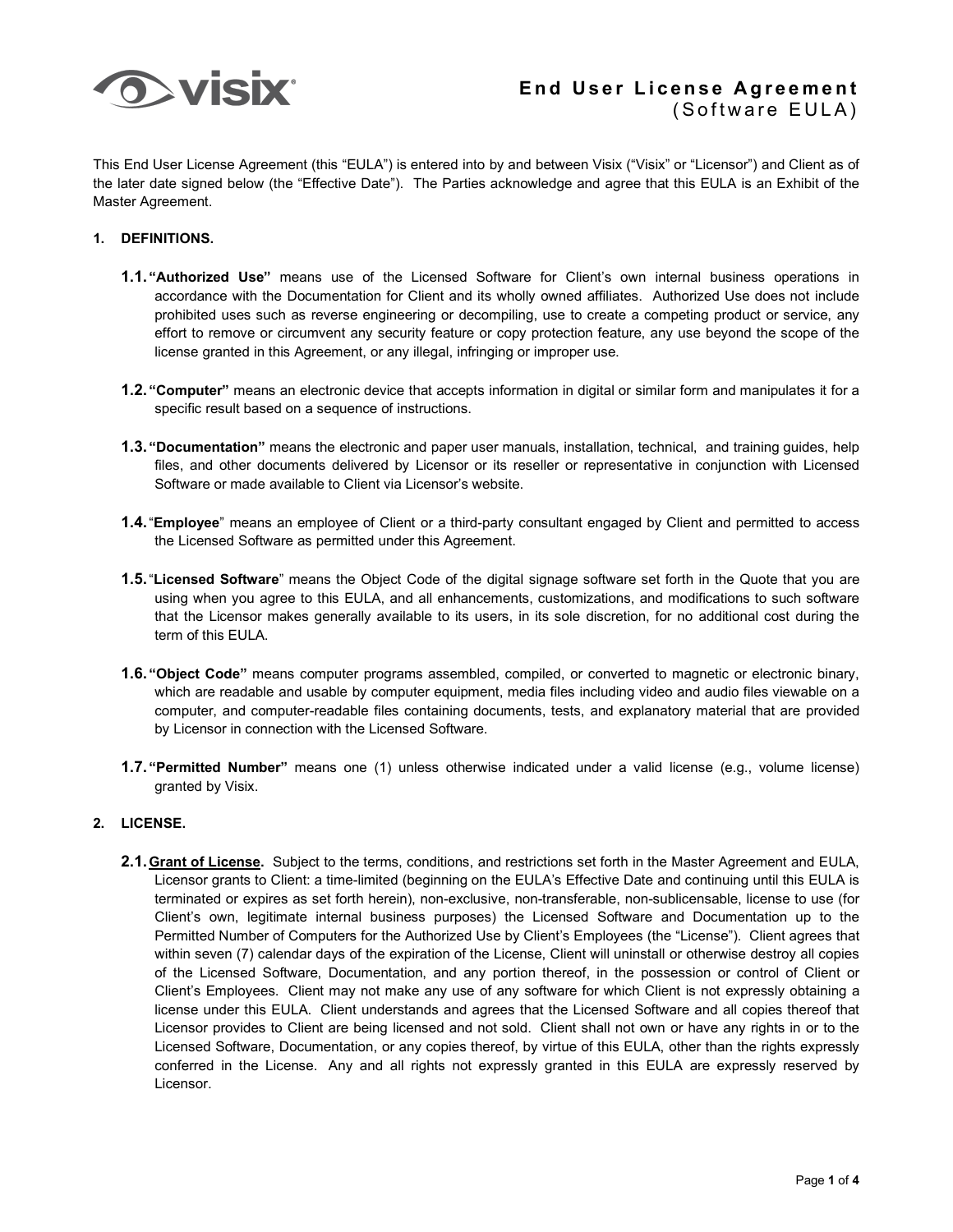

## **2.2.Restrictions.**

- **2.2.1.** Licensed Software. Client shall not, or permit any Employee or third party to, directly or indirectly: (i) reverse engineer, disassemble, or decompile the Licensed Software or any portion thereof; (ii) sublicense, rent, lease or otherwise transfer the Licensed Software, Documentation or any portion thereof; (iii) use the Licensed Software for any third-party use including, but not limited to, training, facilities management, timesharing, service bureau use, or data processing; or (iv) combine the Licensed Software or any portion thereof with any unauthorized third party software.
- **2.2.2.** Access to / Use of Licensed Software. Client shall be responsible and liable for the acts and omissions of all users arising from the access to the Licensed Software provided to Client. The Licensed Software may contain license protection procedures or technologies intended to limit access to the Licensed Software to the use permitted under this EULA. Client shall not circumvent or render inoperative any such protection procedures or technology or attempt, on its own or through any third party, to do so, and shall not assist any third party attempting to do so.
- **2.2.3.** Installation. The Licensed Software will be installed (by or for Client) and used by Client on only one Computer. Client may install and use the Licensed Software on a second Computer only if one of the following applies: (i) the first Computer is destroyed or otherwise physically rendered incapable of executing the Licensed Software, (ii) the Licensed Software is securely deleted from the first Computer prior to installation on the second Computer, or (iii) Client obtains and valid license to install and use the Licensed Software on the second Computer from Licensor.
- **2.3.Disaster Recovery.** Client may maintain a single copy of the Licensed Software on a backup media or a backup computer system for disaster recovery purposes; provided, however, (i) such copy may not be used by Client in any manner except in the event of a disaster and (ii) Client must stop using such copy immediately after the equipment affected by the disaster is restored to service or replaced.
- **2.4.Certification.** On Licensor's request, but not more than once per year, Client shall furnish Licensor with a signed certification verifying that Client's use of the Licensed Software and Documentation is consistent with the terms and conditions of this EULA, which certification shall include information reasonably requested by Licensor.
- **2.5.Obligations.** Client shall provide reasonable assistance to Licensor, as requested by Licensor when performing hereunder. The Parties acknowledge and agree that Licensor shall not be liable for any delay which results from Licensor's inability to perform where Client has failed to reasonably respond to a request from Licensor.
- **3. PAYMENT.** Client shall pay Licensor or Licensor's authorized reseller the fees set forth in the applicable Quote. Payment of all fees and costs due hereunder shall be made according to the terms set forth herein and as set forth in **Section 3 of the Master Agreement**.

### **4. PROPRIETARY RIGHTS.**

- **4.1.Ownership.** Client acknowledges and agrees that Licensor owns, or is a licensee of, all right, title and interest in and to all Licensed Software (including all source code, enhancements, customizations, and modifications) and related Documentation and Licensor Confidential Information (and the media containing such Confidential Information) including, without limitation, all patent, trademark, copyright, trade secret, and other intellectual property rights related thereto. Client agrees that it shall obtain no rights in or to the Licensed Software, Documentation, Licensor Confidential Information or any intellectual property relating to the foregoing by virtue of this EULA or Client's use of the Licensed Software, Documentation, or Licensor Confidential Information.
- **4.2.Modifications.** Client may not make modifications to, or derivative works based on, the Licensed Software or Documentation except to the extent such modifications or derivative works result from use of documented features of the Licensed Software as described in the Documentation.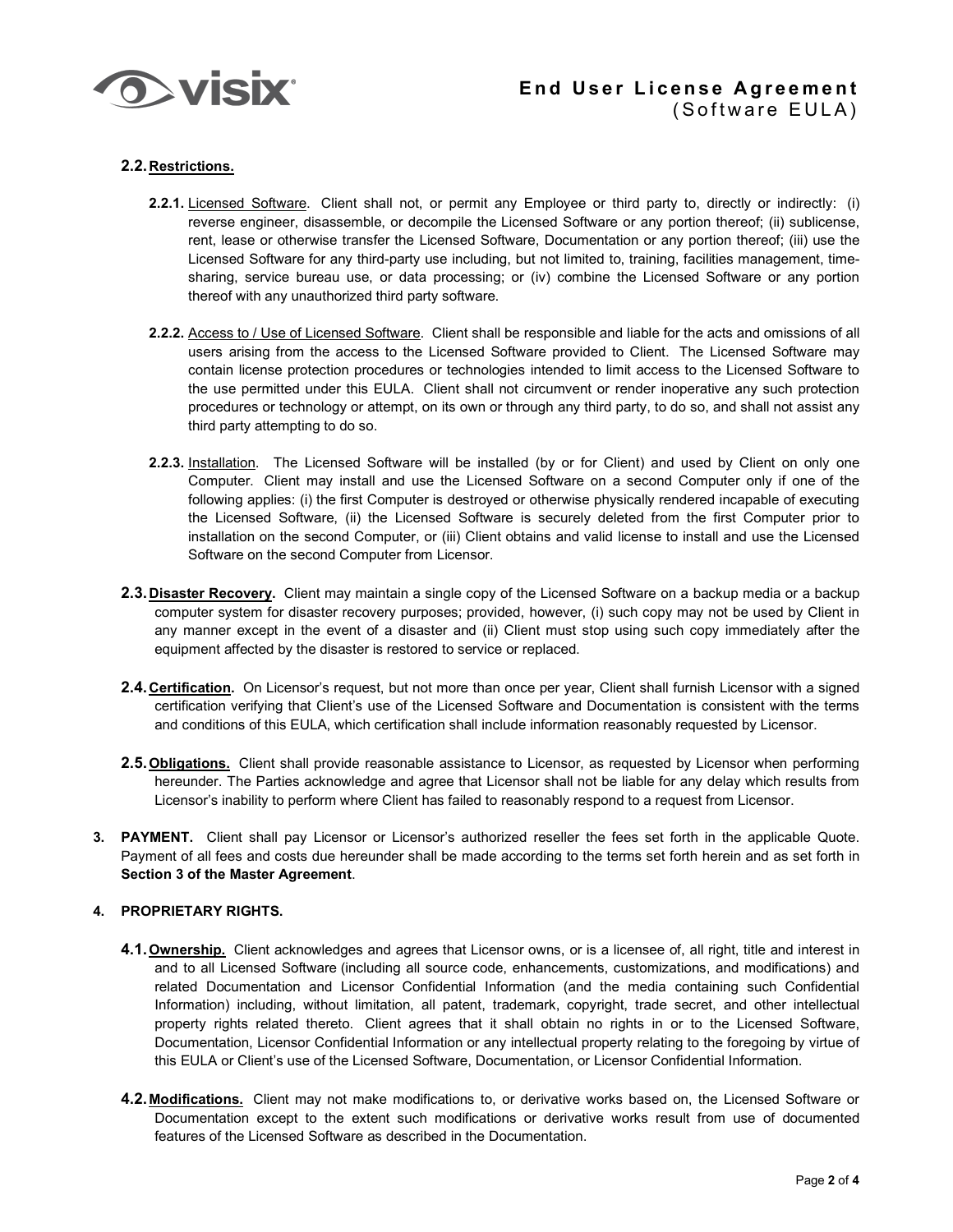

# **End User License Agreement** (Software EULA)

#### **5. LIMITED WARRANTY; DISCLAIMER.**

- **5.1.Limited Warranty.** Licensor warrants that, subject to this **Section 5**, for a period of ninety days from the date of delivery of the Licensed Software (the "**Warranty Period**"), the Licensed Software will materially perform in accordance with the Documentation provided it is used in accordance with the terms of this EULA and the Documentation. Licensor does not warrant that the Licensed Software shall be uninterrupted or error free or will satisfy Client's requirements.
- **5.2.Obligations of Licensor.** For any claim under the warranty in **Section 5.1**, Licensor's sole obligation shall be to correct the Licensed Software so that it will perform in accordance with the applicable Documentation or, at Licensor's option, either (a) immediately provide Client with substituted Licensor Software or portions thereof which do not breach such warranty, or (b) refund a pro-rated portion of the license fees paid by Client to Licensor for the affected Licensed Software. Client shall promptly return all applicable Licensed Software (and related Documentation) to Licensor upon issuance of any such refund, or, if preapproved in writing by Licensor, destroy all copies of the Licensed Software in Client's possession or control.
- **5.3.Limitations.** Licensor's obligations in **Section 5.2** shall not apply: (a) to any authorized or unauthorized modifications to the Licensed Software; (b) if the Licensed Software is not used in accordance with the Documentation or this EULA; (c) if Client is not using the most recent version of the Licensed Software; or (d) to any error or defect caused by Client, an Employee, any third party or any third-party software.
- **5.4.Disclaimer**. EXCEPT AS EXPRESSLY STATED IN THIS **SECTION 5**, LICENSOR MAKES NO REPRESENTATIONS OR WARRANTIES OF ANY KIND, EITHER EXPRESS OR IMPLIED, WITH RESPECT TO THIS EULA OR THE LICENSED SOFTWARE OR ANY SERVICES PROVIDED TO CLIENT INCLUDING, WITHOUT LIMITATION, ANY IMPLIED WARRANTIES OF TITLE, MERCHANTABILITY, FITNESS FOR A PARTICULAR PURPOSE OR NONINFRINGEMENT AND LICENSOR EXPRESSLY DISCLAIMS ANY AND ALL SUCH WARRANTIES. LICENSOR DOES NOT WARRANT THAT: (A) THE LICENSED SOFTWARE WILL OPERATE UNINTERRUPTED; (B) ALL LICENSED SOFTWARE ERRORS CAN BE CORRECTED; OR (C) THE APPLICATIONS CONTAINED IN THE LICENSED SOFTWARE ARE DESIGNED TO MEET ALL OF CLIENT'S BUSINESS REQUIREMENTS. CLIENT AGREES THAT VISIX IS NOT RESPONSIBLE FOR ANY LOSS OF DATA OR SECURITY BREACHES OF ANY KIND.
- **5.5.Exclusive Remedy.** NOTWITHSTANDING ANYTHING IN THIS AGREEMENT OR ANY EXHIBIT OR QUOTE TO THE CONTRARY, THIS **SECTION 5** SETS FORTH CLIENT'S SOLE AND EXCLUSIVE REMEDY FOR ANY BREACH OF THE WARRANTY SET FORTH IN **SECTION 5.1** ABOVE.

### **6. TERM AND EFFECT OF TERMINATION.**

- **6.1.Term.** This EULA and the licenses granted hereunder shall become effective as of the EULA's Effective Date and shall continue in effect perpetually unless sooner terminated under **Section 6.2** below.
- **6.2.Effect of Termination.** Upon termination of this EULA for any reason: (a) all amounts due and owing by Client to Licensor or Licensor's reseller will be immediately payable; (b) use of the Licensed Software and Documentation will immediately cease; and (c) Client will delete and/or remove all Licensed Software from all computer hardware and storage media within Client's possession or control. Within seven calendar (7) days after termination of this EULA, Client will return to Licensor all copies of the Licensed Software, Documentation and any other Licensor Confidential Information in any form, including, but not limited to, partial copies thereof, and will certify to Licensor that all copies and portions thereof have been destroyed or returned.